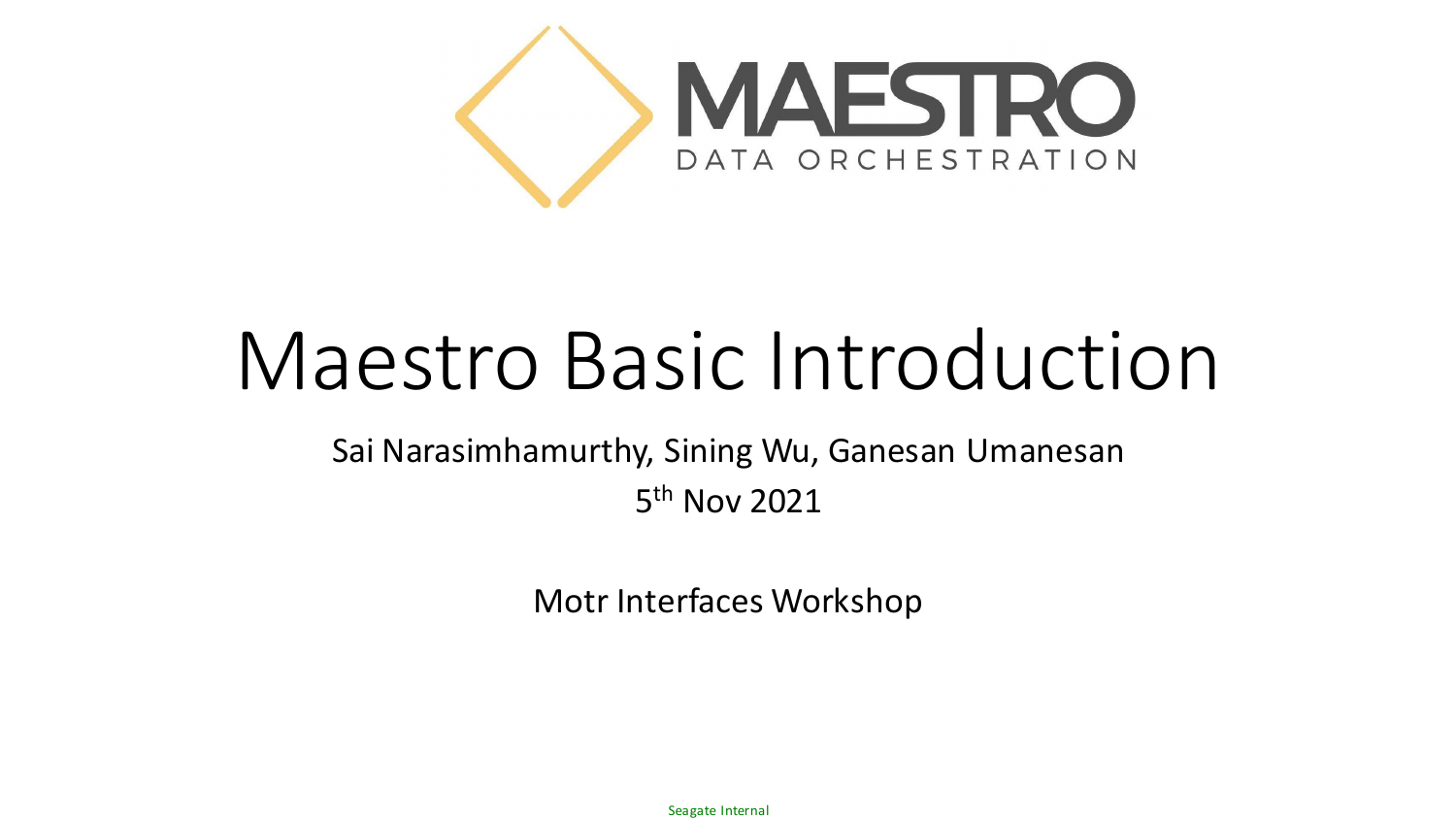

- Maestro will build <mark>a <u>data</u> and <mark>memory-aware middleware</mark> framework that</mark> addresses the ubiquitous problems of data movement in complex memory hierarchies that exist at multiple levels of the HPC software stack.
- **DATA AWARENESS:** Moving data through memory has not always been a performance bottleneck – but <mark>Software stack lacks basic data hanling</mark> **functionality**
- **MEMORY AWARENESS:** Software rightfully insulates users from hardware details, particularly as we move up the software stack. But HPC applications, programming environments and system software cannot make key data movement decisions without some understanding of the hardware, particularly of the increasingly complex memory hierarchy.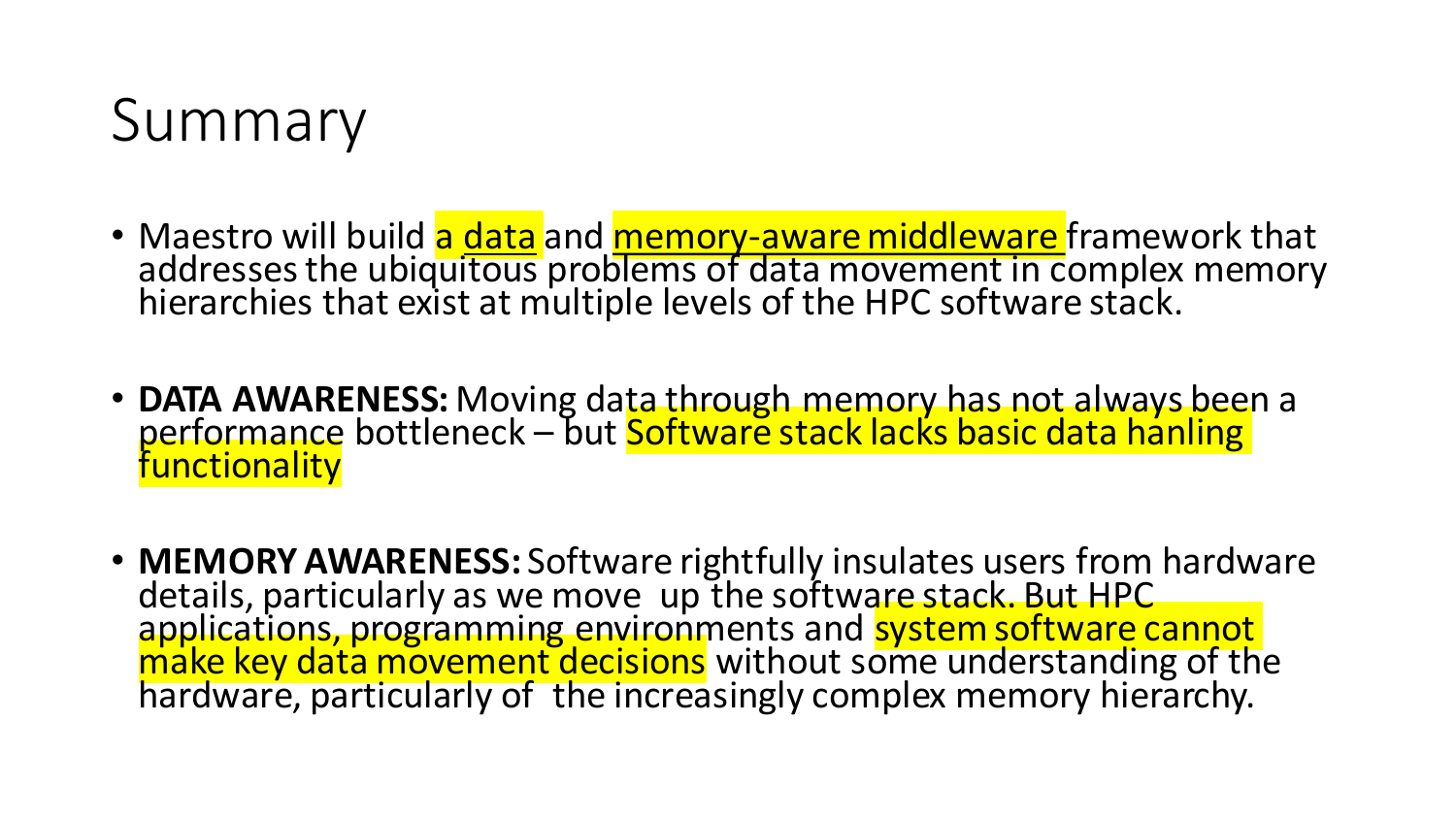## Concept of CDOs